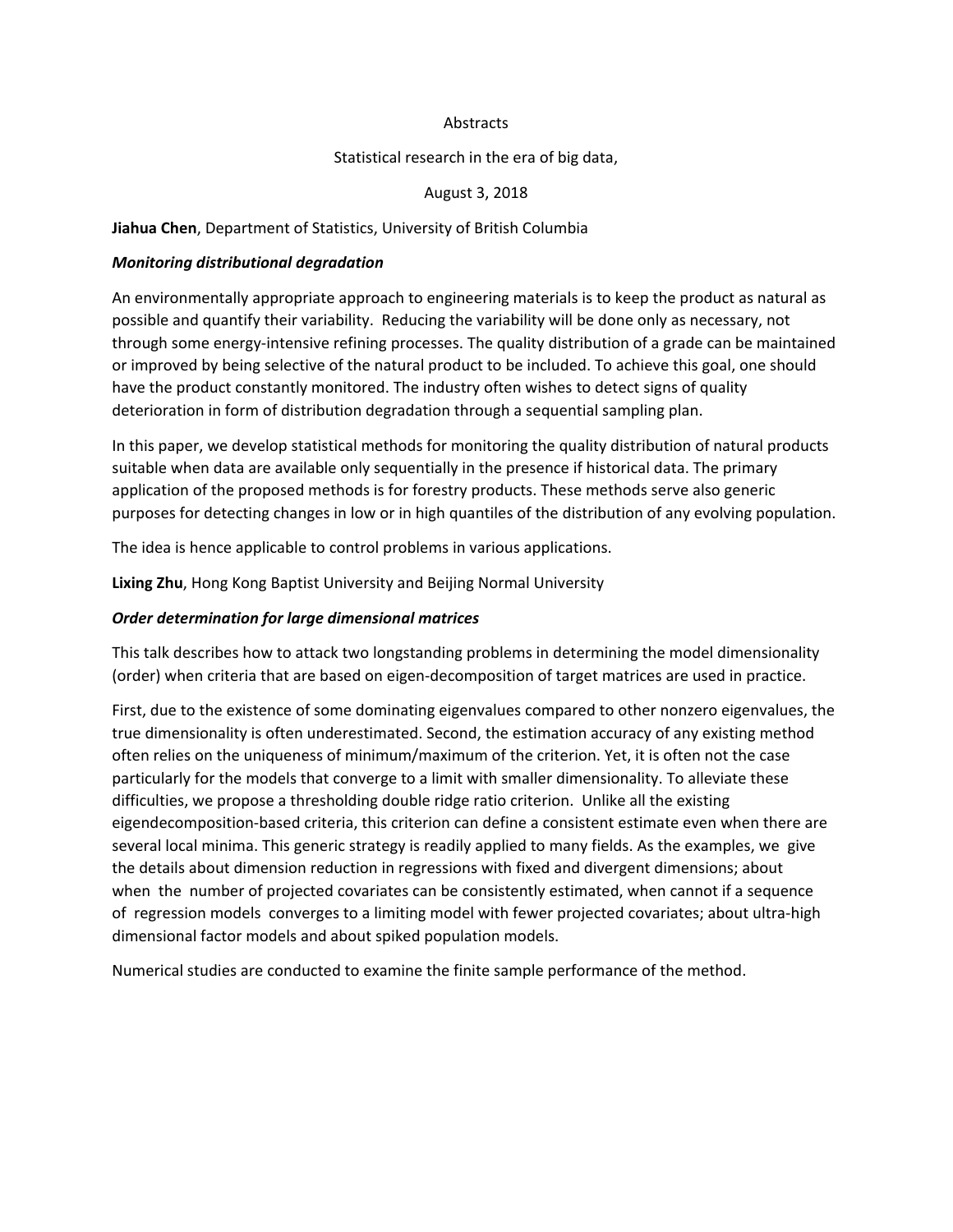### **Xin Gao**, York University

## *Fusion learning with high dimensionality*

We consider situations where the data consist of a number of responses for each individual, which may include a mix of discrete and continuous variables. The data also include a class of predictors, where the same predictor may have different physical measurements across different experiments depending on how the predictor is measured. The goal is to select which predictors affect any of the responses, where the number of such informative predictors tends to infinity as sample size increases. There are marginal likelihoods for each experiment. We specify a pseudolikelihood combining the marginal likelihoods, and propose a pseudolikelihood information criterion. Under regularity conditions, we establish selection consistency for this criterion with unbounded true model size. The proposed method includes a Bayesian information criterion with appropriate penalty term as a special case. Simulations indicate that data integration can dramatically improve upon using only one data source.

### **Xuekui Zhang**, University of Victoria

## *Bayesian hierarchical models for SNP discovery from genome-wide association studies, a semisupervised machine learning approach*

Genome-wide association studies (GWASs) aim to detect genetic risk factors for complex human diseases by identifying disease-associated single-nucleotide polymorphisms (SNPs). SNP-wise approach, the standard method for analyzing GWAS, tests each SNP individually. Then the P-values are adjusted for multiple testing. Multiple testing adjustment (purely based on p-values) is overconservative and causes lack of power in many GWASs, due to insufficiently modelling the relationship among SNPs. To address this problem, we propose a novel method, which borrows information across SNPs by grouping SNPs into three clusters. We pre-specify the patterns of clusters by minor allele frequencies of SNPs between cases and controls, and enforce the patterns with prior distributions. Therefore, compared with the traditional approach, it better controls false discovery rate (FDR) and shows higher sensitivity, which is confirmed by our simulation studies. We re-analyzed real data studies on identifying SNPs associated with severe bortezomib-induced peripheral neuropathy (BiPN) in patients with multiple myeloma. The original analysis in the literature failed to identify SNPs after FDR adjustment. Our proposed method not only detected the reported SNPs after FDR adjustment but also discovered a novel SNP rs4351714 that has been reported to be related to multiple myeloma in another study.

## **Minge Xie**, Rutgers University

## *Individualized Fusion Learning (iFusion) for Making Personalized Inference in Heterogeneous Big Data*

Statistical inferences from multiple data sources can often be fused together to yield more effective inference than from individual source alone. Such fusion learning is of vital importance for big data where data are often assembled in various domains. This paper develops a fusion methodology called individualized fusion learning (iFusion), to enhancing inference for an individual via adaptive combination of confidence distributions obtained from its clique (i.e., peers of similar individuals). iFusion begins with obtaining inference for each individual, then adaptively forming a clique, and finally obtaining a combined inference from the clique. iFusion explores heterogeneity in the database to form a clique for each individual and, by drawing inference from the clique, it allows borrowing strength from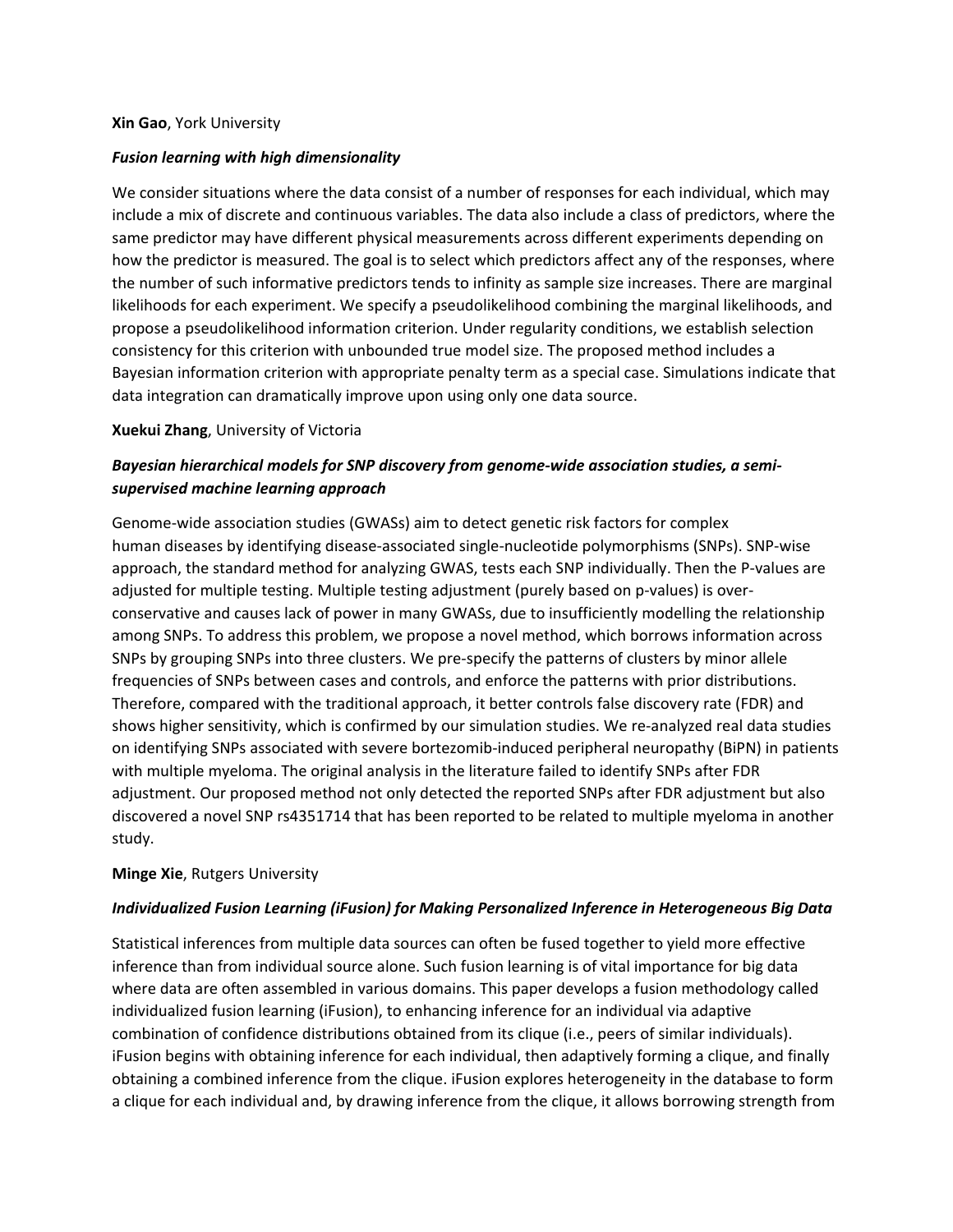similar peers to enhance the inference efficiency for each individual. Furthermore, iFusion can be performed without using the entire data simultaneously and thus allow split-&-conquer to be implemented on individuals to substantially reduce the computational expense. We provide supporting theories for iFusion and also illustrate it using numerical examples.

**Xuewen Lu**, University of Calgary

# *Hierarchically Penalized Partially Linear Proportional Hazards Model with a Diverging Number of Parameters*

In this paper, we study group variable selection in the partially linear proportional hazards (PH) model with right censored data. We assume a grouping structure exists among the linear explanatory variables in the presence of nonparametric risk functions of low-dimensional covariates. Motivated by the hierarchical grouped variable selection in the linear Cox PH model, we propose a hierarchical bi-level variable selection approach for high-dimensional covariates in the partially linear PH model. The proposed methods are capable of conducting estimation and simultaneous group selection and individual variable selection within groups. The rate of convergence of the parameter estimators is derived and the selection consistency is obtained under a hierarchical penalty and an adaptive hierarchical penalty, respectively. Finally, computational algorithms and programs are developed for utilizing the proposed methods. Simulation studies indicate good finite sample performance of the methods. Real data examples are provided to illustrate the application of the methods.

**Lan Liu**, University of Minnesota at Twin Cites

## *Efficiency Boosting via Envelope Chain for Task-evoked fMRI study*

The state-of-art method in regression analysis for the brain imaging data is to fit a univariate voxel-wise linear regression or mixed effect models. Such a method utilizes the information of only one voxel at a time, however, ignoring the association between voxels leads to severe efficiency loss. In this paper, we propose a novel statistical method that utilizes information of multiple correlated voxels at the same time and therefore are more efficient. The key idea of our methods is to utilize highly correlated voxels to first identify the direction that contains the information on the group difference, then to project the data onto that direction to reduce noise. The proposed method is further illustrated in Human Connectome Project.

## **Mark Wolters**, Fudan University

## *The Worst Referee Report Ever*

What constitutes a worthy contribution to data science? Based on an unusual recent publication experience, it seems that even experts cannot agree. I will use my recent experience to motivate a discussion about merit and impact, from the perspective of a computationally-oriented statistician trying to compete in the fast-paced and connected "data science" age. I will describe how I plan to avoid similar experiences, while hopefully doing useful work and at the same time remaining gainfully employed.